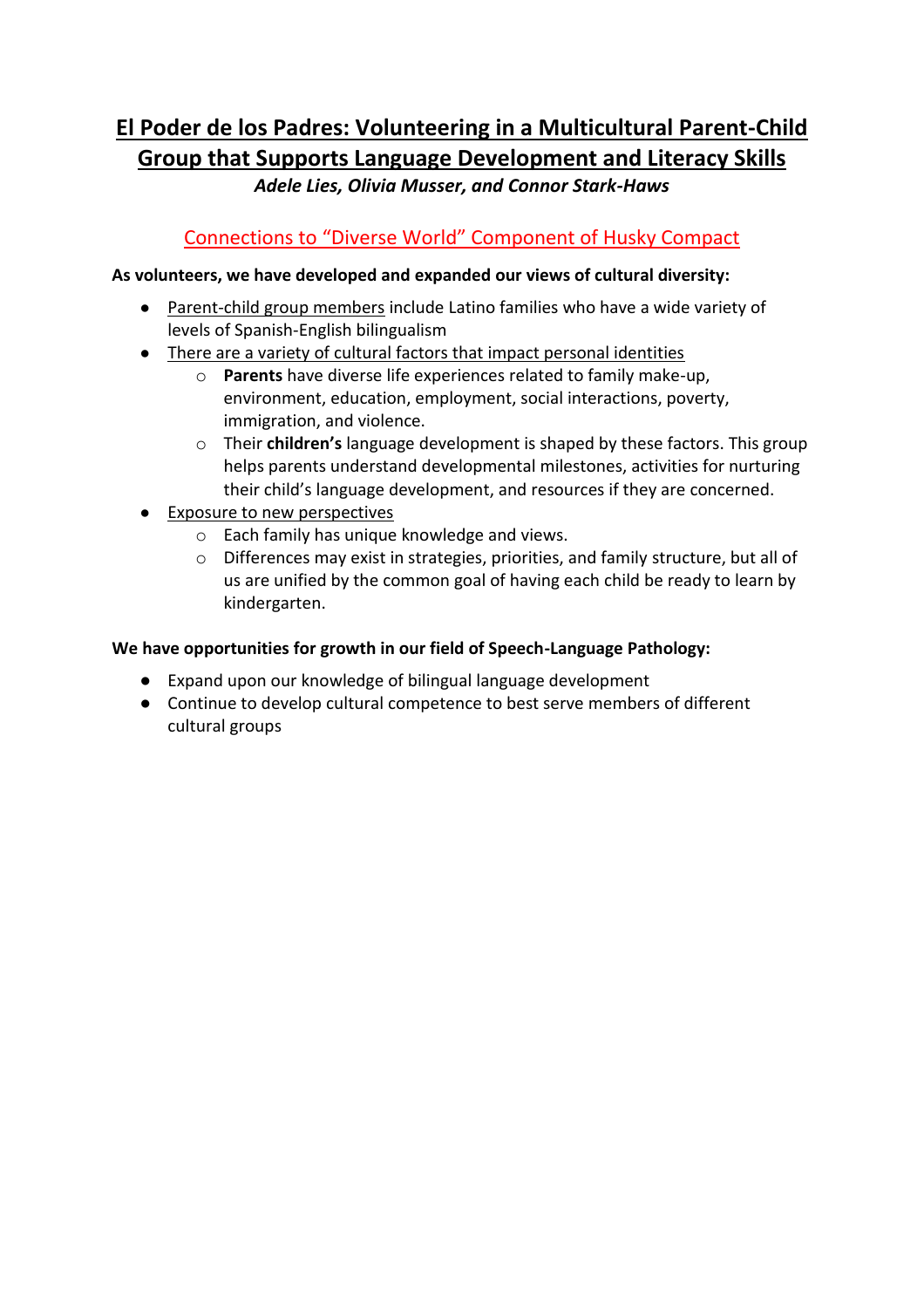# Connections to "Think Critically/ Creatively" Component of Husky Compact

#### **As volunteers, we face new challenges each session:**

- Variation among children in English and Spanish skills
	- o Adapting and adjusting the activities to fit each child's current level. ▪ This helps ensure that every child benefits from the group.
	- o *Example*: working one-on-one with a child to simplify a task or make it more complex
- Nurturing language development throughout each session
	- o Utilizing strategies during both structured and unstructured times.
	- o *Example*: Modeling simple vocabulary for a nonverbal child, or asking a verbal child an open-ended question about a toy that they are playing with to promote vocabulary development
- Integrating multiple perspectives into the planning process
	- o Considering views of graduate students, clinical supervisor, other volunteers, and parents when debriefing after the session.
		- This enables us to learn and grow from each other.
	- o *Example*: Both graduate students and volunteers need to help implement a new strategy to ease transitions.

#### **We have opportunities for growth:**

- Develop strategies to incorporate parents' goals and input into sessions
- Expand upon existing strategies to ensure that every child has the opportunity to improve his/her language skills.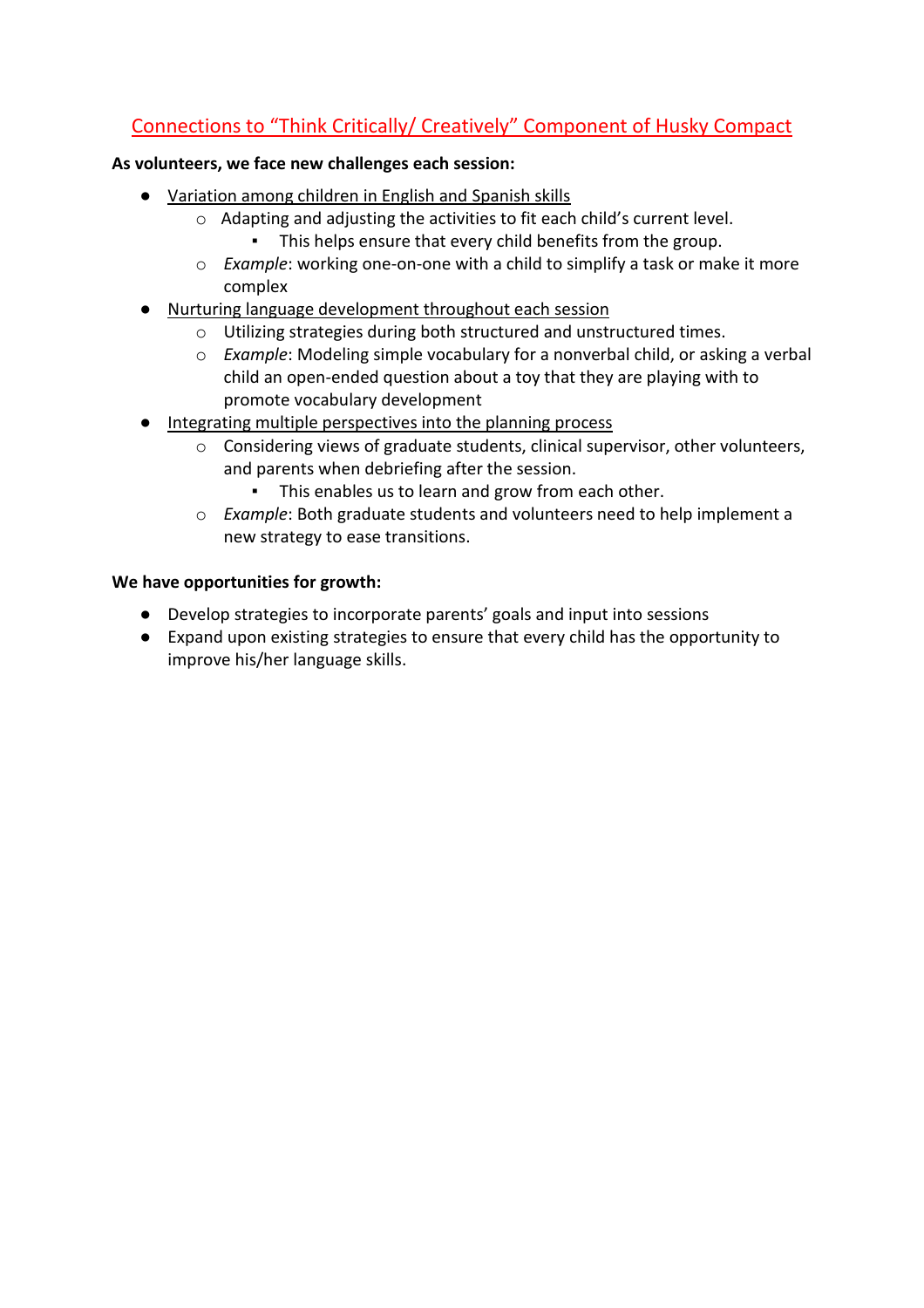## Lesson Plan - Role of Volunteers

- **Free-play**
	- o Interact with the children while using language-building strategies
		- *Examples:* communication temptations, open-ended questions, verbal prompts, expansion, self-talk, parallel talk
	- o Encourage social communication skills
		- *Examples:* turn-taking, asking others to play
	- $\circ$  Expose the children to adult forms of language (longer sentences, correct grammar, diverse vocabulary, etc.)
- **Circle time**
	- o Book
		- Model attentive listening
		- Redirect children who are distracted
			- *Example*: gesture to the book or remind them to listen
	- o Songs
		- Model singing with rhythm
		- Demonstrate song actions to promote gestural participation
			- *Example*: doing the hand motions for "Itsy-Bitsy Spider"

#### ● **Snack**

- o Request children to make choices
- o Prompt children to respond to questions
	- *Example*: "How many crackers would you like?"
- o Promote verbal communication attempts
	- *Example*: "Let's count the fruit snacks together."
- **Craft**
	- $\circ$  Set up tables with craft supplies
	- o Guide children through craft steps
	- o Point out target vocabulary words during the craft activity
	- o Ask children to make choices between materials to promote language growth
		- *Example*: using a red or blue marker

#### ● **Language activity stations**

- o Provide one-on-one support to children
	- Can simplify a task or make it more complex
- o Motivate children to focus on the task by offering praise
- o Collaborate with student clinician to ensure each station runs smoothly
	- *Example*: remind children to follow clinician's directions and take turns
- o Assist children with transitioning between stations

#### ● **Motor activity**

- o Encourage each child to participate
- o Serve as a role model for the children
	- *Example:* do the movements/actions for the song
- o Demonstrate enthusiasm and a positive attitude